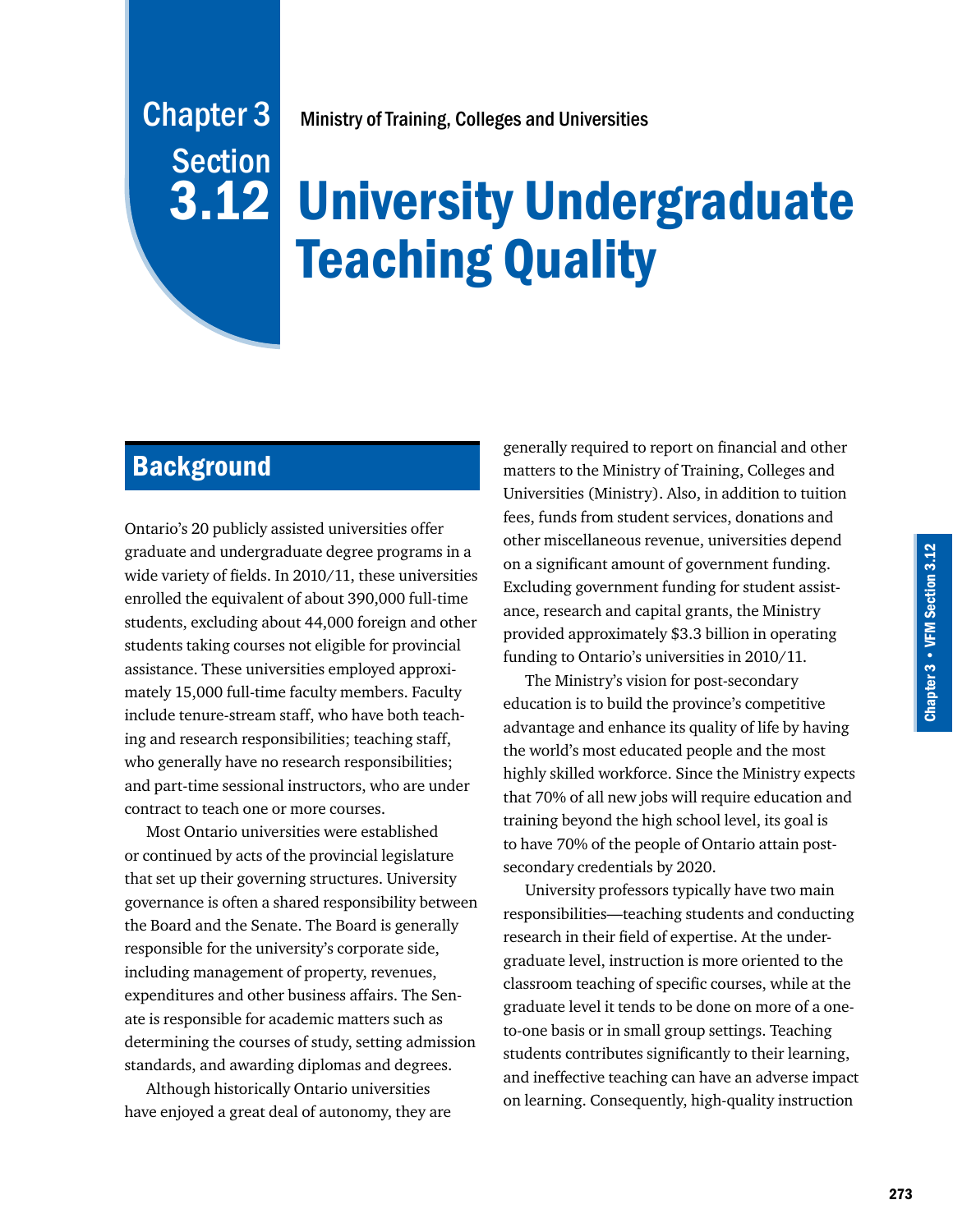can help the Ministry, the universities and Ontario's students achieve their goals.

# Audit Objective and Scope

The objective of this audit was to assess the extent to which the Ministry and selected Ontario universities support, assess and periodically report meaningful performance information on the quality of instruction provided to undergraduate students.

Senior management at the Ministry and selected universities reviewed and agreed to our audit objective and associated criteria.

Our audit work was primarily conducted at Brock University, the University of Ontario Institute of Technology, the University of Toronto, and the Ministry of Training, Colleges and Universities. This work focused mainly on students at the undergraduate level, because undergraduates make up the majority of university students. We also met with the Council of Ontario Universities (COU), which represents the interests of Ontario's publicly assisted universities; the Ontario Confederation of University Faculty Associations, which represents the faculty associations of Ontario universities; and the Ontario Undergraduate Student Alliance, which represents the interests of undergraduate university students. We also spoke to representatives of the Higher Education Quality Council of Ontario, an Ontario government agency set up to generate evidence-based research to assist in the improvement of the post-secondary education system, and to the Ontario Universities Council on Quality Assurance (OUCQA). The OUCQA was established by the COU to oversee quality assurance processes for all academic programs offered by Ontario's publicly assisted universities.

In conducting our audit work we reviewed relevant legislation, policies and procedures, and met with appropriate staff of the Ministry and the universities we visited, including faculty members, department heads and deans (generally, a dean is

in charge of a professional faculty such as engineering or law, or an academic faculty such as humanities or social sciences). In addition, we met with a number of students at each university we visited, researched practices in other jurisdictions, and engaged an adviser who is recognized as a leading scholar in research on student development and teaching assessment.

We did not rely on the Ministry's or universities' internal audit departments to reduce the extent of our audit work, because they had not conducted any recent audit work on university teaching quality.

# **Summary**

From the Ministry's perspective, a university's most important mandate is that it does a good job of teaching its students and preparing them for the future workforce. We believe students, their parents and the public would agree.

The administrators (deans and faculty or department heads) we spoke to at the universities visited noted that assessing undergraduate teaching quality in universities is complex and not easily quantifiable. Nevertheless, most felt that relevant measures could be developed to give insight into teaching quality. Although both the Ministry and the universities we visited were not formally assessing and reporting on teaching quality and effectiveness on a regular basis, we observed that information concerning teaching performance that may be useful in some capacity was available at all three universities. For instance, all Ontario universities, including the ones we visited, have instituted a good process whereby undergraduate students are generally given the opportunity to complete evaluations toward the end of the courses they take.

However, our review indicated that little aggregate analysis of the student evaluations is done at the universities we visited, and only about onequarter of Ontario's universities indicated that they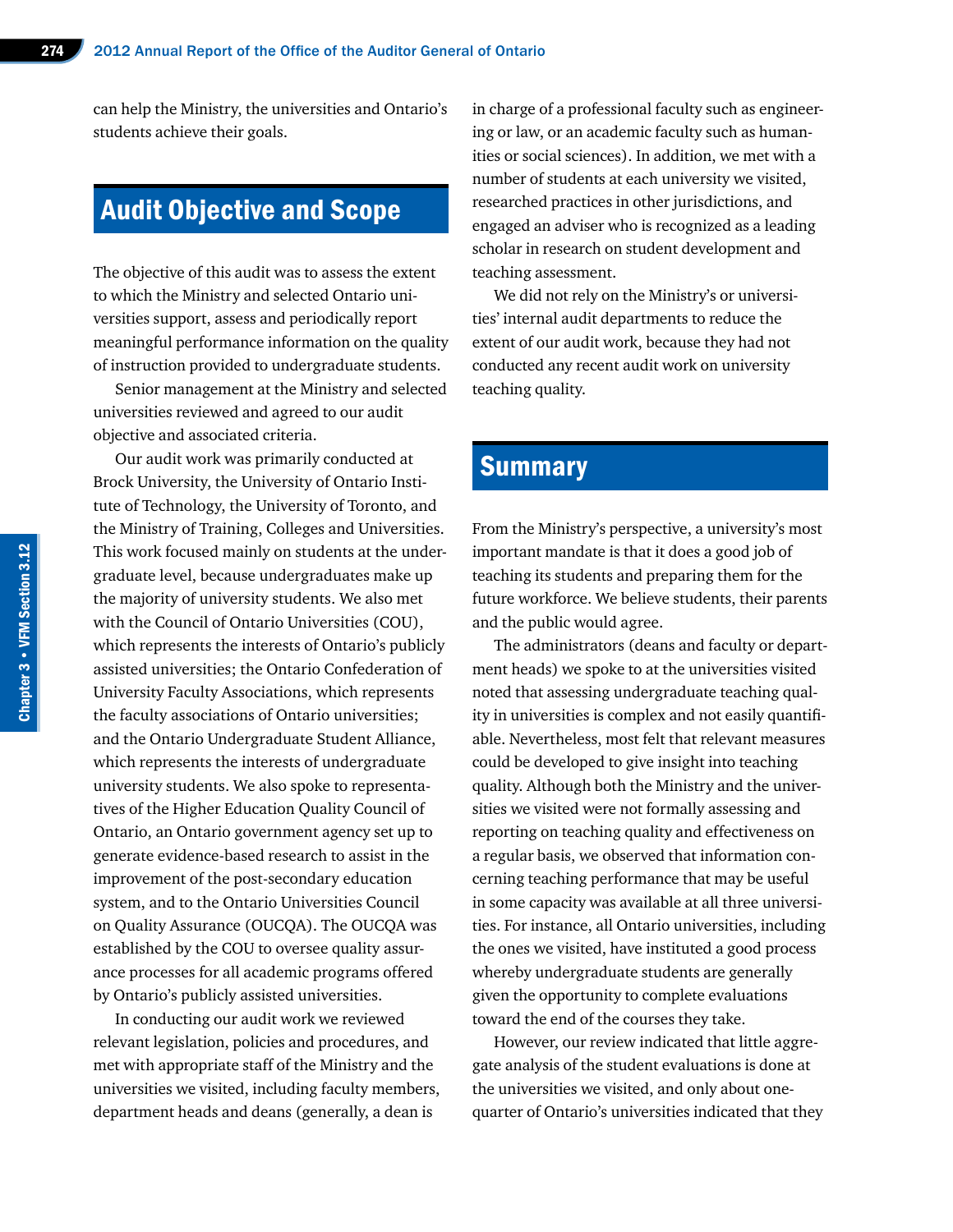make the summarized results of these evaluations available to students to assist them in their course selection decisions.

It should be acknowledged that, notwithstanding any issues regarding teaching quality, a recent survey of Ontario university students indicates that 78% of senior-year students were satisfied with their educational experience, and all three of the universities we visited had processes in place to varying degrees to improve teaching quality, such as establishing teaching centres and considering teaching performance in tenure and promotion decisions. Nevertheless, some of our key observations on teaching quality at the universities we visited and from available data at other universities suggest a need to better ensure that teaching quality is valued, encouraged and rewarded.

These observations include the following:

- Only one of the universities we visited periodically aggregated undergraduate student course evaluation data, although one of the other universities informed us that it was in the process of establishing a new course evaluation framework and planned to aggregate course evaluation results and analyze them once the system was fully implemented. The third university we visited was not aggregating and reporting the results of student evaluations, nor did it plan to. In fact, we were advised that a decision to defer a faculty member's tenure was reversed on appeal in part because this university's administrators did not have aggregate student evaluation data to demonstrate that the results of this professor's student evaluations were below their expectations.
- A number of faculty we spoke to felt that their annual performance appraisals did not provide them with appropriate feedback on teaching performance. We noted examples where student evaluations had been critical of teaching performance but there was no evidence that specific guidance was provided or that the faculty members had sought

assistance to improve their teaching skills. Also, none of the universities visited required providing written performance appraisals to sessional instructors, even though they accounted for between 10% and 24% of full-time-equivalent staff.

- We reviewed a sample of tenure and promotion decisions at the three universities visited and noted that the documentation available on teaching quality was generally positive. However, at one university we were able to review documentation relating to 2011 only, because documentation for previous decisions had been destroyed in accordance with the university's collective agreement. At another university, one individual who was granted tenure was rated well below average in student course evaluations, and administration had consistently suggested improvement in teaching performance. This university did not have the option to defer tenure decisions until performance improved, because a negative tenure decision leads to termination according to its agreement with faculty.
- According to aggregate undergraduate student course evaluation results at one of the universities visited, the university's Faculty of Education consistently outperformed all other faculties by a significant margin in overall ratings of teacher effectiveness. We were told that virtually all members of this faculty, unlike those of other faculties, had formal training in how to teach. Ontario universities in general do not require faculty members to have formal training in teaching. At all three universities visited, performance appraisals revealed examples where, to varying degrees, there was room for improvement in teaching effectiveness, but we did not see evidence that these instructors had been provided with specific guidance or sought assistance from the universities' teaching and learning centres. In fact, at two of the universities visited, records at the centres indicated that faculty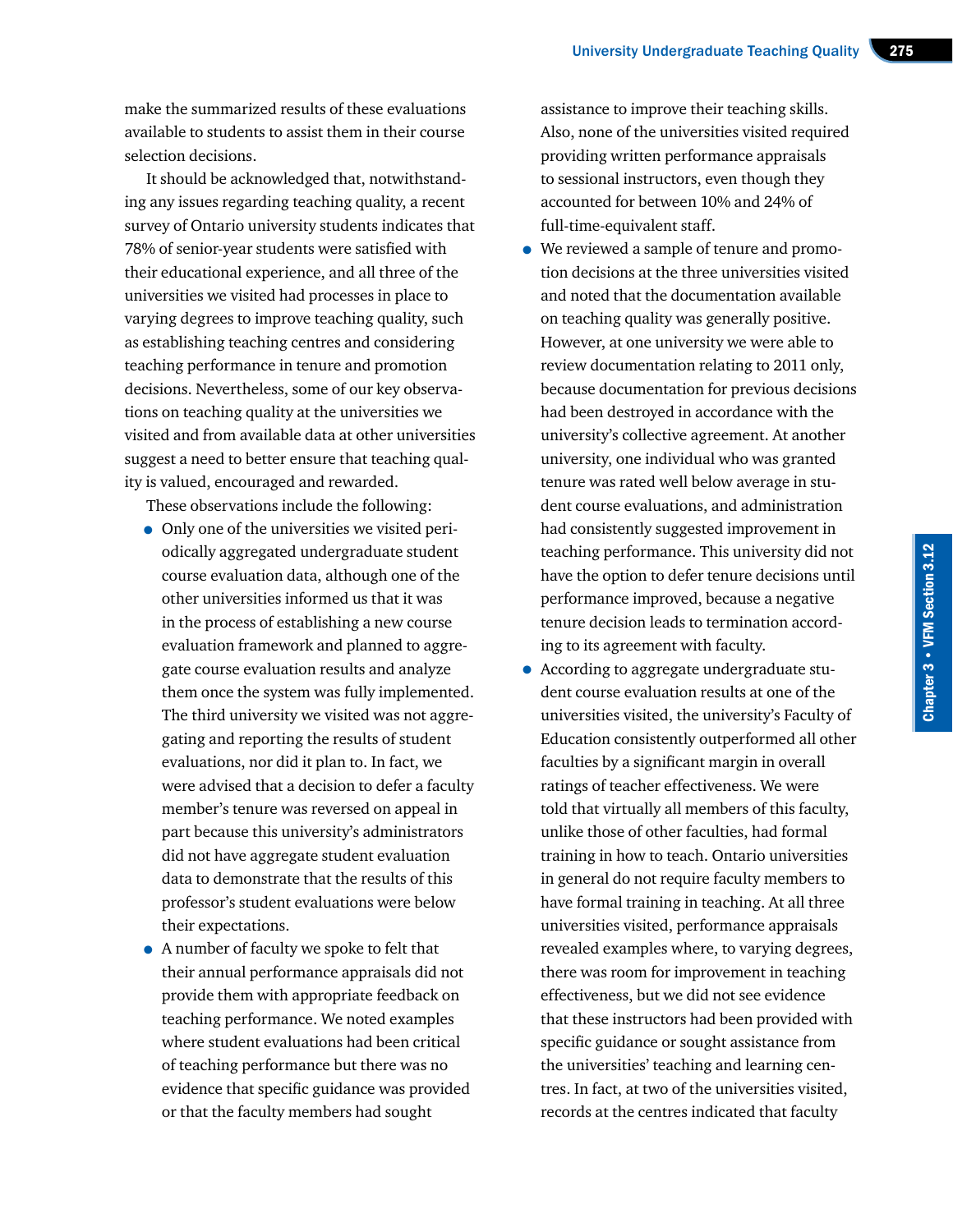attendance at teaching workshops averaged less than one hour per instructor per year.

- While ministry funding to Ontario universities has increased significantly over the past decade, according to the Council of Ontario Universities (COU), Ontario universities receive less government funding per student than universities in any other Canadian province. A recent COU study also noted that Ontario's student-to-faculty ratio is the highest in Canada. In one university visited, 75% of first-year classroom spaces in several faculties were in classes with over 100 students. Research indicates that large classes can pose challenges to providing effective instruction, which can impact student learning. In a recent survey, faculty across the province noted that their workload had increased over the last five years, resulting in their reducing one-on-one time with students outside the classroom, giving more multiple-choice tests and giving fewer writing assignments.
- The Ministry is making progress toward achieving its goal of having 70% of Ontario's population hold post-secondary credentials by 2020. It reported in 2011 that 64% of Ontarians aged 25 to 64 had post-secondary credentials, compared to 56% in 2002. However, we found that two years after graduation only 65% of graduates surveyed were employed full-time in a job that was related to the skills acquired in their studies. The Ontario Undergraduate Student Alliance indicated to us that students would find such information on graduate employment outcomes beneficial in choosing their university and program of study.

# Detailed Audit Observations

## PROCEDURES TO ASSESS TEACHING QUALITY

Although the administrators we spoke to at the universities we visited (such as deans and faculty department heads) noted that assessing undergraduate teaching quality is complex and not easily quantifiable, most felt that relevant measures could be developed to give insight into teaching quality. Administrators also noted that no one indicator was sufficient in itself to assess teaching quality. Although the universities we visited were not formally assessing and reporting on teaching quality and effectiveness on a regular basis, we observed that information on teaching performance that may be useful in some capacity—such as student course evaluations, performance appraisals of instructors, student surveys and program reviews—was available at all three universities.

#### Student Course Evaluations

Student course evaluations are questionnaires that require a written or selected response on a wide range of topics such as course content and the quality of instruction. Although the process differed at the three universities we visited, questionnaires are typically given to students two to three weeks before the final course exam, and results are not provided to instructors until after the final exam is marked and student grades are submitted. In general, policies surrounding the student evaluation process were designed to ensure that the instructor does not influence the responses and that the responses are provided anonymously.

Research on student evaluations reveals that some faculty members question the ability of students to properly assess instructors, but other research indicates that most have a positive view of student course evaluations. Even though research shows that students cannot accurately assess an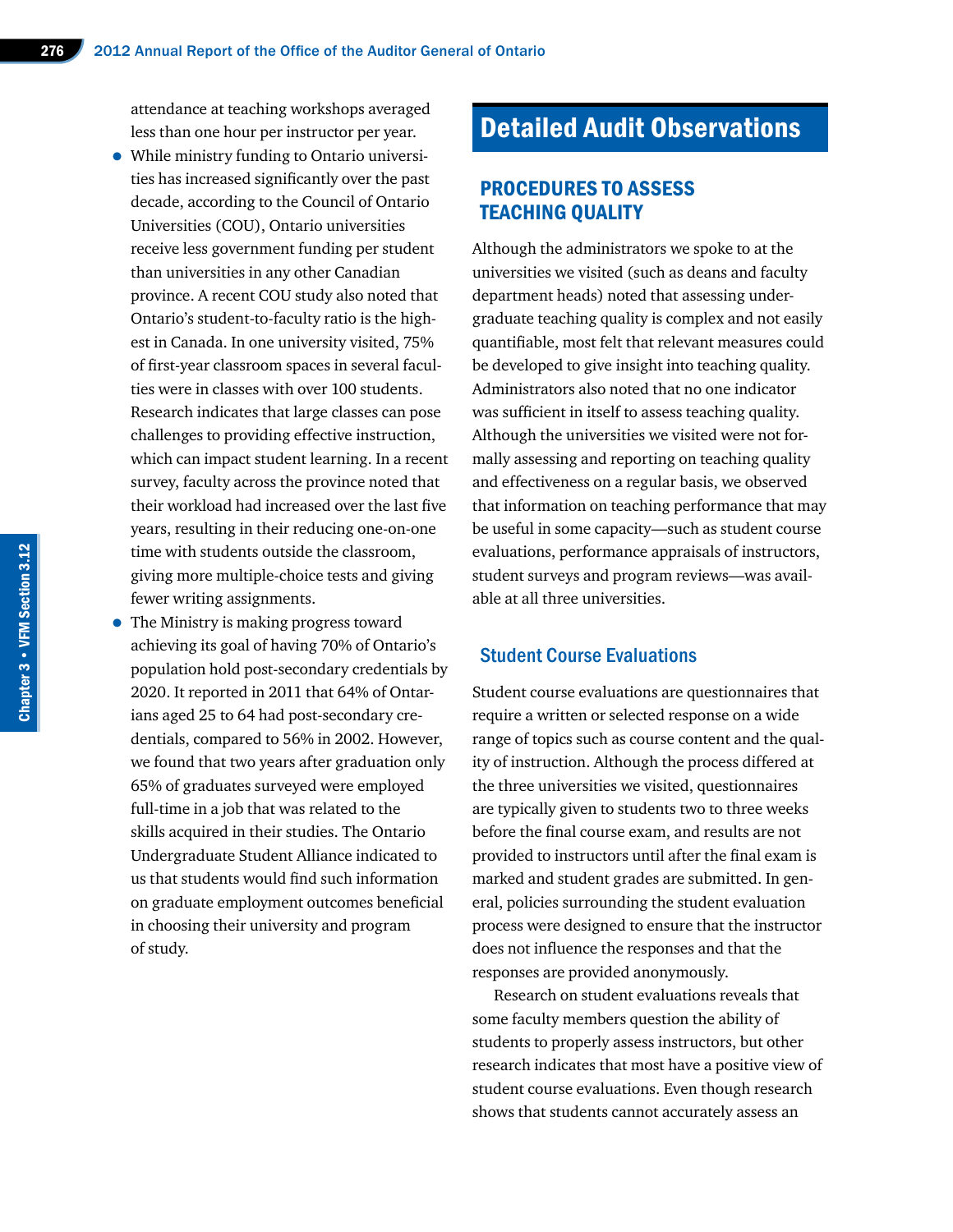instructor's knowledge or competency in the discipline, a number of studies conclude that student evaluations are valid, reliable and useful when examined thoroughly. In addition, these studies indicate that students can very accurately assess the effectiveness of in-class teaching, including presentation, clarity, the instructor's level of organization, the course workload and their own overall learning experience.

We reviewed the student evaluation process at the three universities and were informed that most undergraduate courses were being evaluated. Exceptions were small classes and one university that did not always evaluate courses taught by part-time sessional staff. Only one of the three universities used a common questionnaire for all undergraduate courses. The other two universities did not have a common student evaluation questionnaire to be used across different faculties and, in one case, student evaluation questionnaires even differed across departments within a single faculty.

The university that used a common questionnaire had also taken the initiative of developing an online system where data could be aggregated and compared at the faculty and university levels. Our analysis of this data revealed that, over the last five years, the average instructor score was 1.22 on a scale of  $-2$  to  $+2$ , indicating that students were generally satisfied with the quality of instruction they had received. Further analysis of this data revealed the following:

- There were significant differences in professors' scores between faculties, with the average scores over the last five years ranging from 1.03 to 1.46. However, the university had not formally investigated reasons for differences between faculties in order to identify and share best practices that could improve teaching quality at lower-performing faculties.
- We also noted differences in the performance of different types of instructors. For example, over the last three years, tenure-stream and teaching-stream faculty were rated almost identically (1.23 and 1.25) by students,

whereas sessional instructors on average received lower scores (1.03). This university relies heavily on the use of sessional staff, who accounted for 24% of its full-time-equivalent staff and were responsible for teaching approximately 40% of its courses. This overall student assessment was consistent with the opinions of the administrators we spoke to, who indicated that, partly because sessional staff often have competing employment commitments, they generally provided instruction that was of lower quality.

One of the other universities visited informed us that it was in the process of establishing a new online course evaluation framework with core questions common to all faculties and departments. As well, this university planned to aggregate the results and undertake analysis of the data once the system was fully implemented. At this university, the vast majority of faculty received a teaching rating of at least "good" in the student course evaluations we reviewed.

We could not review student course evaluations at the third university because its collective agreement with faculty stipulates evaluations to be the property of the professor, and we were not given access to them. The collective agreement stipulates that student evaluations can be used by administration in the tenure and promotion process, and for annual appraisals. However, a score from student evaluations was recorded in about half the activity reports we reviewed (faculty members submit these reports to administrators for annual appraisal purposes). Most of these scores were positive, although we could not verify their accuracy, and in many cases it was unclear whether the score represented an overall average of different questions concerning teaching performance, or whether it reflected the answers to a single question. We observed an instance at this university where the decision to defer a faculty member's tenure, based on concerns about teaching, had been reversed on appeal. University administrators informed us that this was due in part to the fact that they did not have aggregate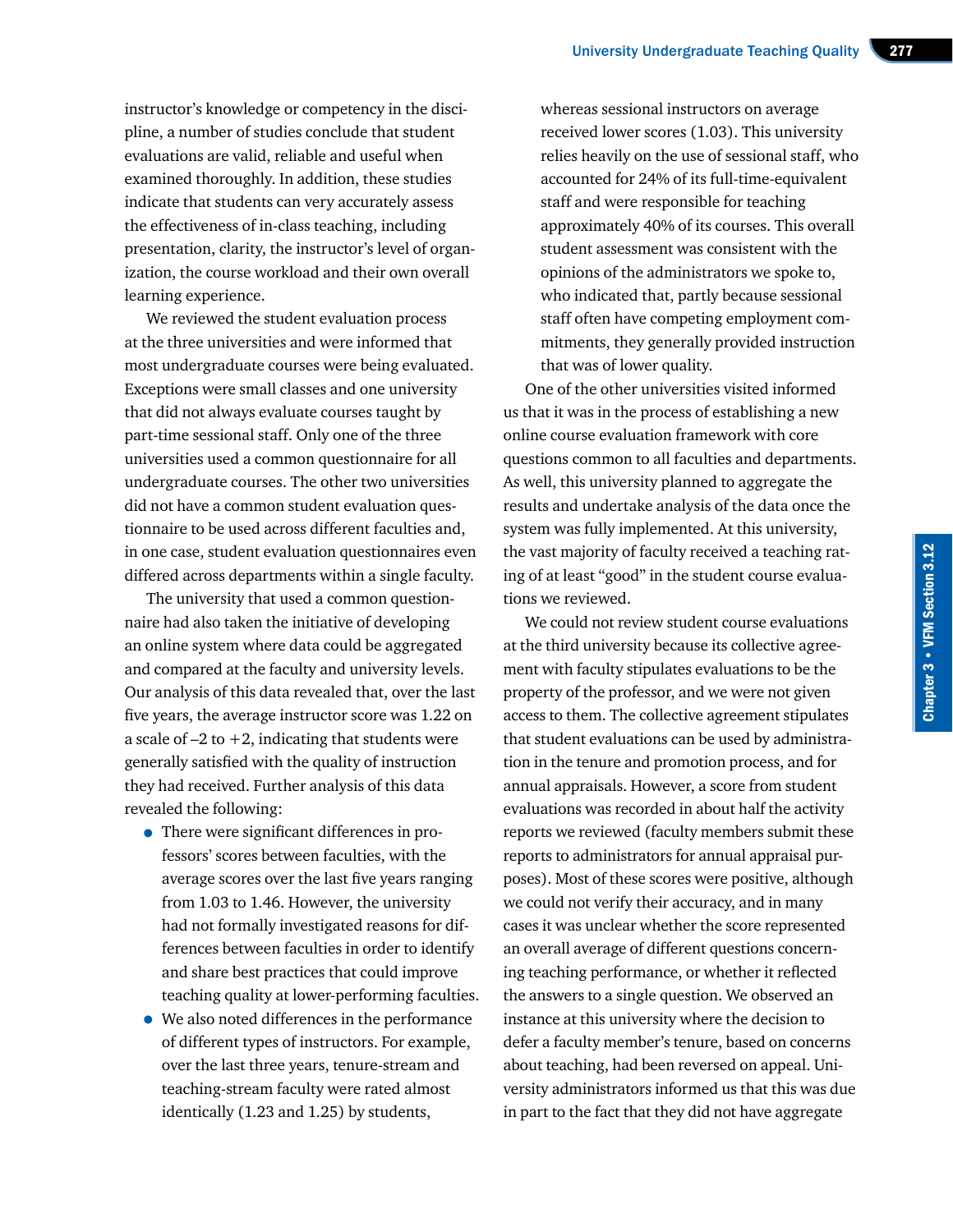student evaluation data to demonstrate that the results of this professor's student evaluations were below their expectations.

We found that only one of the three universities gave students access to the summarized results of course evaluations, and this university informed us that only half of its students could easily access the results. This university also informed us that once its new framework is implemented, students would have access to the summarized course evaluation results unless the instructor elects to opt out of the process. The students we spoke to at all three universities, as well as representatives from the Ontario Undergraduate Student Alliance (OUSA), felt that students would find the results of student course evaluations useful for making decisions regarding future course selection. As well, OUSA representatives and some students we spoke to noted that when results are not available, students tend to not take the evaluation process as seriously. This was because they feel that the results are not actually used by the university or the professor. We contacted all 20 publicly funded universities in Ontario and were informed that they all provide most students the opportunity to complete course evaluations. However, just five indicated that the results of these evaluations are generally made available to students.

While administrators at two of the three universities generally felt that the results of student course evaluations could be used along with other indicators to provide insight into teaching quality, none of the three universities formally used such evaluations in aggregate to periodically analyze and report on teaching quality at the level of the university as a whole or at the faculties we focused our work on.

#### Annual Performance Appraisals of Faculty

The annual appraisal of faculty can assist faculty members in their career development and identify weaknesses in performance to facilitate improvement. The three universities we visited had policies in place to annually assess the teaching performance of tenure-stream and teaching-stream faculty. Although the three institutions used different processes, all three included a requirement for faculty members to submit an activity report to the administration detailing, among other things, their teaching activities. This activity report could include information on courses taught, supervision of students, course development, awards and honours, improvements in teaching, and professional development. We were informed that these activity reports and other relevant information are considered along with student course evaluations in the appraisal of the faculty members' overall and teaching performance. The primary source of data available to assess in-class teaching performance at the three universities we visited was student course evaluations, because in almost all cases these were the only documented assessments of classroom instruction.

At one of the universities visited, administrators gave the vast majority of faculty selected for review an overall rating indicating satisfactory teaching performance. At the second university, although the faculty members we selected had received an annual appraisal, about half the professors evaluated did not receive a quantitative score or a qualitative rating tied to specific performance criteria. At the third university, the vast majority of faculty were appraised as being in compliance with their collective agreement—which, according to the agreement, implies satisfactory teaching performance. The administration at this university was generally of the opinion that recognizing differing levels of performance would be useful in facilitating improvements in teaching. However, under the collective agreement, there was no requirement to provide faculty members with a performance appraisal unless a performance-related concern arose.

We reviewed a sample of faculty performance appraisals at the three universities visited and noted the following:

• In a few instances at one university, student evaluations suggested that there may be room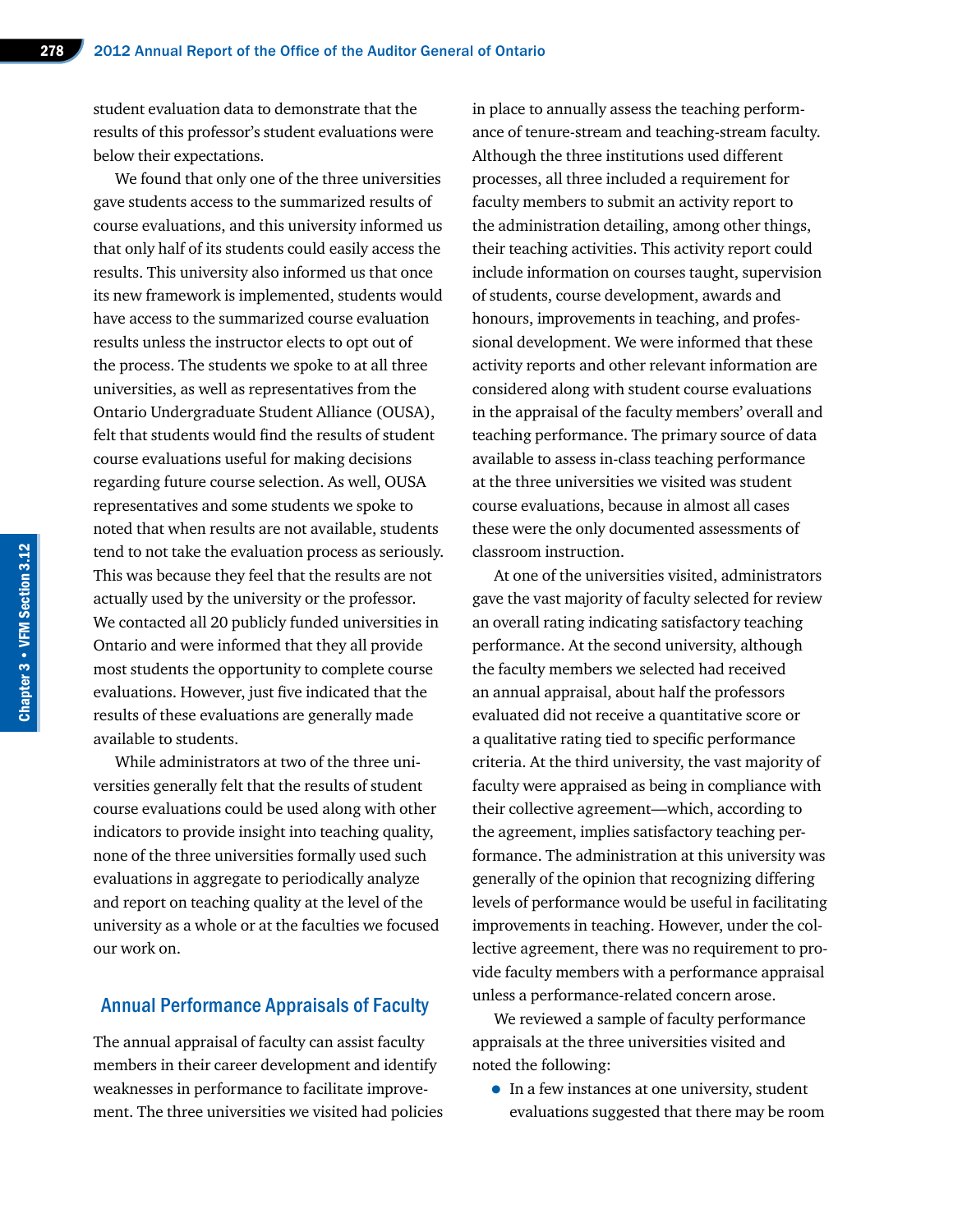for improvement in teaching performance, but there was no evidence in the appraisal or in the file that specific guidance had been provided to the faculty members or that any action had been taken by the faculty members to facilitate improvement.

- Another university's institution-wide student evaluation results indicated that its students were not fully satisfied with the performance of approximately 20% of full-time faculty members. Yet, despite the suggestion in student evaluations that there was room for improvement, in some instances we saw no evidence that the faculty member either had been directed to seek or had sought help. We also observed instances where the administration's appraisal of satisfactory performance was not in line with the results of student course evaluations. In one such case, a faculty member's student evaluation results were well below the average, and the administrator had recommended that this individual seek help with teaching skills, but, nevertheless, this faculty member's teaching performance was appraised as eight out of 10.
- At the third university, student comments recorded on course evaluations were not generally reviewed, and the administration often evaluated only the one question on the student evaluations that asks about overall performance. This was despite the availability of student responses to a number of potentially informative questions, including whether the instructor presented material in an organized and well-planned manner, explained concepts clearly with appropriate use of examples, and communicated enthusiasm and interest in the course materials. In our review of a sample of student evaluations, in some cases it was not evident whether the administration had provided feedback to faculty members whose teaching in specific areas likely had room for improvement (although the vast majority of faculty members received

an overall score qualitatively associated with good performance).

At the three universities we visited, a number of professors told us that student course evaluations factored too highly in the assessment of teaching and that their performance appraisals did not provide them with appropriate feedback on their teaching. Some professors at one university suggested that other evaluation techniques, such as periodic peer reviews by other professors, could be used to augment student course evaluations of inclass instruction. However, none of the universities visited used these other evaluation techniques to do so on a regular basis.

#### Performance Appraisals of Sessional Instructors

As a general rule, none of the universities visited provided written annual performance appraisals to their sessional instructors. Sessional instructors at the three universities accounted for between 10% and 24% of full-time-equivalent faculty. At the university that had the largest proportion of sessional staff, many of them had been employed at the university for several years.

The sessional instructors we sampled generally received favourable evaluations from students at two of the three universities visited. At the third university, we observed several instances where sessional instructors received lower course evaluation scores than the faculty average, and there was no evidence that university administrators instructed these faculty members to seek assistance. In one case a sessional instructor received a contract to teach full time after consistently receiving some of the poorest student evaluations in three successive years. While we were informed that the administration had referred this individual to the university's teaching and learning centre, our review of the centre's attendance log did not indicate attendance at any workshops by this instructor during the previous two years, and there was no documentation for any other professional development work done at the centre.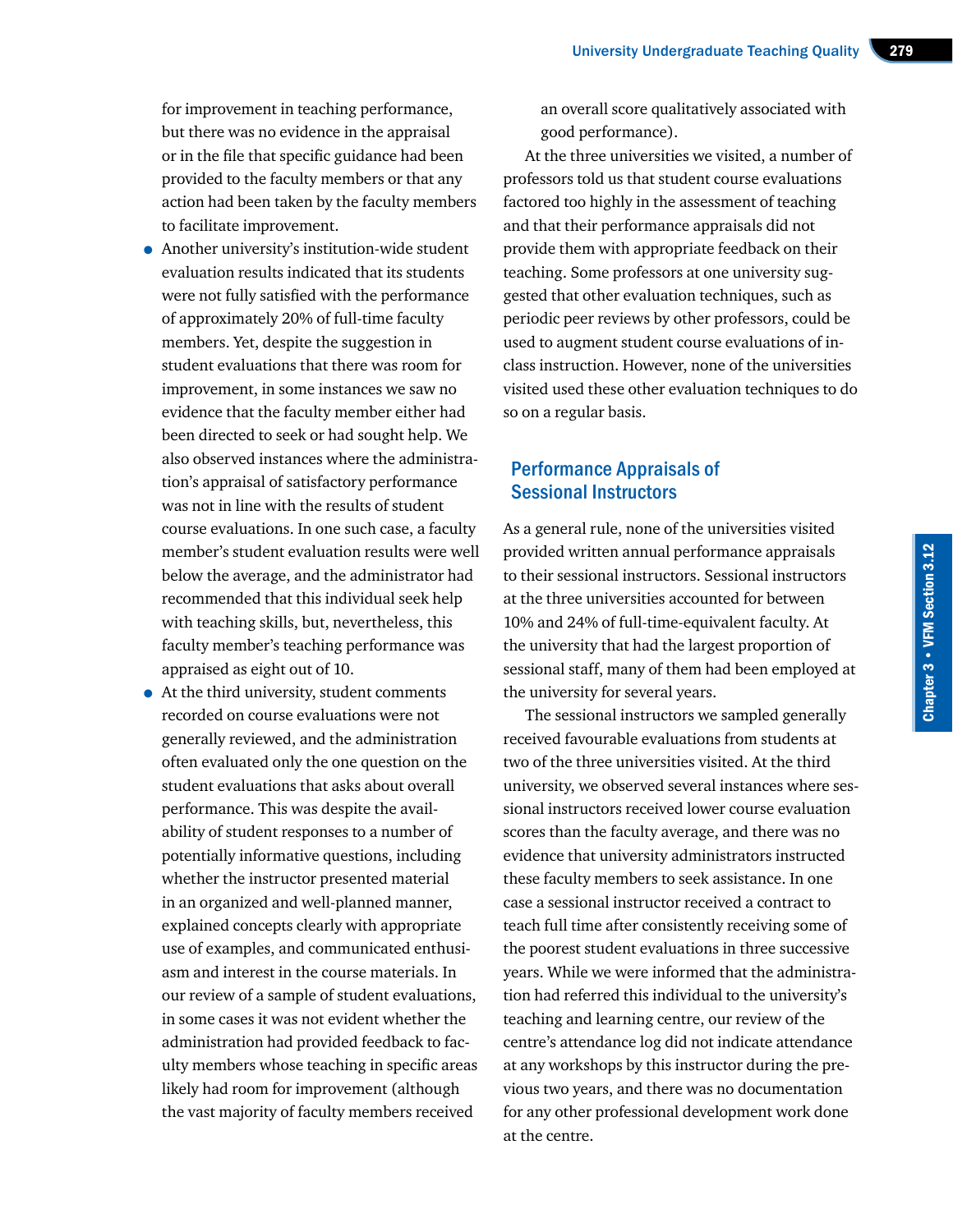Because two of the three universities did not provide annual performance appraisals to their sessional instructors, and one did so only occasionally, documentation concerning the teaching performance of sessional staff was generally limited to the results of student course evaluations. This was of concern, as research suggests that no one source of information is sufficient to assess teaching quality and that student course evaluations are just one of the factors to consider. As well, one university had no requirement to administer student evaluations if the course was taught by a sessional instructor. Consequently, for some sessional staff, there may be nothing on file to indicate the quality of their teaching.

#### Student Surveys

All three of the universities we visited participated in national student surveys that gather information to gain insight into the students' undergraduate and graduate school experiences. The National Survey of Student Engagement (NSSE) was the most-used survey and applicable to the widest cross-section of students. The NSSE is described as the leading tool used to measure student engagement in universities, and there is significant literature associating student engagement with learning outcomes. While the NSSE survey asks a lot of informative questions, those responsible for reviewing and analyzing the results at the universities we visited generally felt that the results of the NSSE could be used only to a limited degree to assess teaching quality. Consequently, they were not using the results for such purposes.

Nevertheless, we found that the NSSE solicits information that can inform universities of areas where improvements can be made. To illustrate, at two of the universities we visited, between 25% and 31% of first-year students selected reducing class size as an item the university needs to address to improve their learning experience. Our discussions with one of the survey's creators identified that NSSE results are more useful at the faculty and

department levels than at the university level to identify specific areas that require further scrutiny or action.

Overall, NSSE survey results indicate that students were generally satisfied with their educational experience. For example, in 2011, between 71% and 86% of senior-year students at the three universities rated their educational experience as either good or excellent. The Ontario average was 78%. In comparison, American peer institutions had an average of 84%.

All three universities had also participated in the 2010 Canadian Graduate and Professional Student Survey, in which students were asked, among other things, to comment directly on graduate-level teaching quality. Although none of the universities visited had formally used this survey to identify and address weaknesses, we observed that in aggregate all three performed close to the Ontario average in questions that directly concern teaching quality. For example, for all Ontario universities, an average of 87% of students surveyed rated the overall quality of graduate-level teaching as good to excellent, and all three universities we visited received similar results. At the undergraduate level, two of the three universities we visited participated in the Canadian University Survey Consortium's 2009 survey and again performed close to the average with respect to teaching quality. Overall, 90% of students surveyed were generally satisfied with the quality of teaching they received, and the two universities scored 88% and 93%, respectively.

#### Program Reviews

In 2010, the Council of Ontario Universities (COU) established the Ontario Universities Council on Quality Assurance (OUCQA). The OUCQA was established to oversee quality assurance processes for all academic programs offered by Ontario's publicly assisted universities and to bring the quality assurance processes that had been in existence for many years under a common framework. The OUCQA is also responsible for auditing each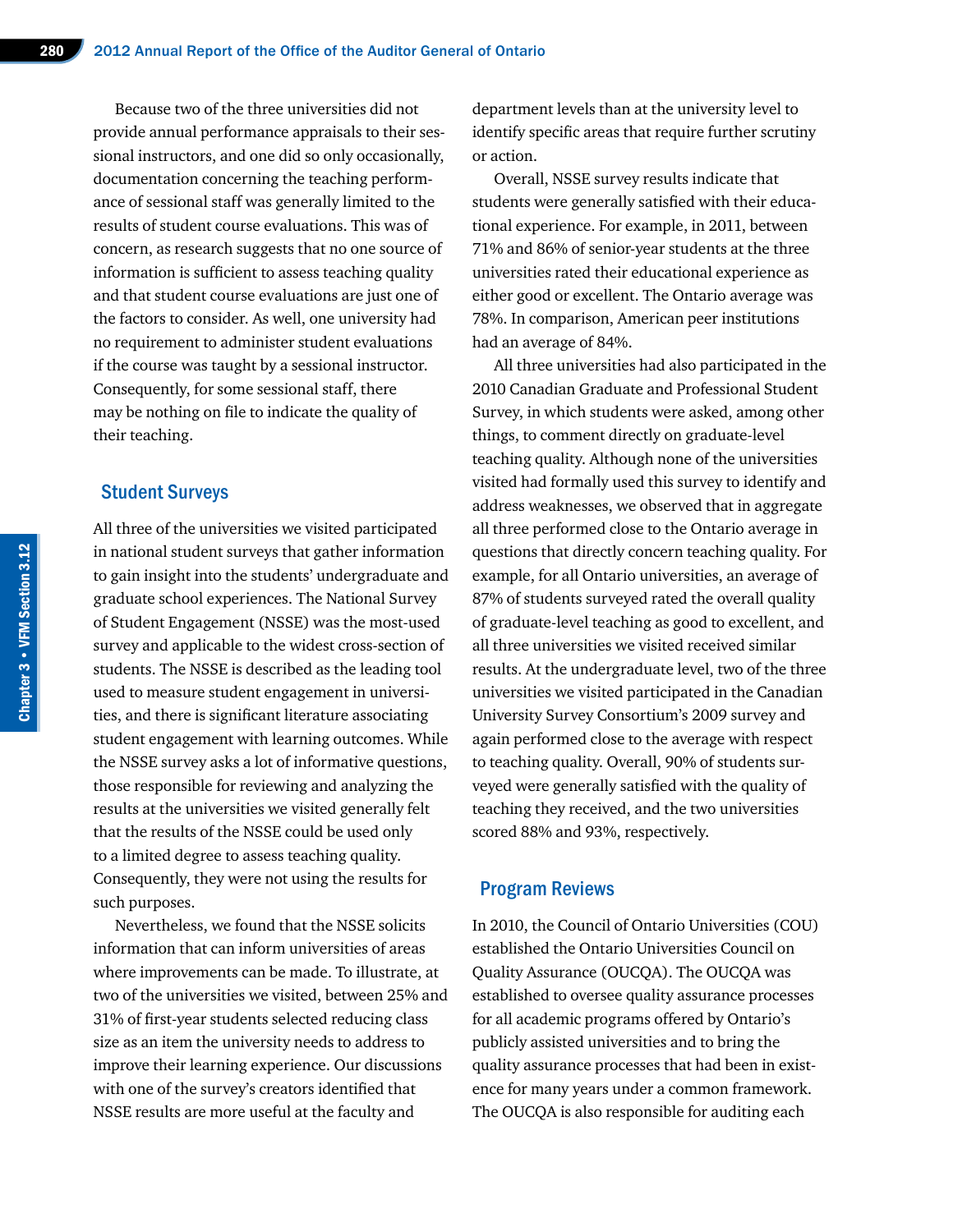university's quality assurance processes and approving new graduate and undergraduate programs. We were informed that all universities adhere to this quality assurance framework and that ministry funding for new programs is conditional on the programs' approval by the OUCQA.

The emphasis of the quality assurance framework is on evaluating the overall quality of programs offered by universities. As part of this process, universities are required to self-assess their existing programs once every eight years against a set of criteria that includes an evaluation of the program's curriculum, teaching and assessment methods, and human and financial resources. As well, universities are required to assess whether student learning outcomes have been achieved. Learning outcomes include not only the acquisition of specific knowledge in a given field, but also general competencies such as the ability to think critically, communicate effectively and work well with others.

Program reviews offer the possibility of providing at least indirect feedback on teaching quality, since teaching contributes significantly to student learning outcomes. However, discussions with university staff and our examination of program reviews completed under the new quality assurance framework at two of the universities visited revealed that measuring student learning outcomes continues to pose challenges for universities, a view also shared by representatives we spoke to from the OUCQA and the COU. Recognizing this, the COU developed a Teaching and Learning Task Force in 2011 to identify and promote practices to improve teaching and learning outcomes. We were informed that the Task Force was currently in the process of surveying university administrators to identify how learning outcomes are being assessed and to gather opinions on how to improve the assessment of learning outcomes.

The program reviews at one of the universities identified that it had taken steps to move beyond the presumption that offering appropriate courses with appropriate learning objectives would ultimately lead to students meeting the intended learn-

ing outcomes. This university had used responses from student surveys to illustrate that learning outcomes had been achieved. However, student perceptions of their learning outcomes may not be indicative of actual student achievement. For example, although the students surveyed were confident of their writing ability, faculty noted their concerns with the quality of student essays and writing skills. Representatives at this university indicated that they were still working on ways to measure student learning outcomes, and some suggested that standardized tests of key competencies could assist in this measurement.

Program reviews, supplemented by independent audits of the review process, can provide valuable feedback about program quality, and we believe that with further refinement they could also provide useful feedback on student learning outcomes.

## RECOMMENDATION 1

To help ensure that administrators and students have sufficient information to make informed decisions, and that all faculty members receive the necessary feedback to maintain or enhance teaching quality, universities should:

- consider means to aggregate student course evaluation information at the university, faculty and department levels so that administrators can identify best practices and areas requiring attention;
- develop a core set of student course evaluation questions to be used throughout the university to facilitate comparison of student evaluation results;
- provide students with the summarized results of student course evaluations to assist them in making informed decisions on course selection; and
- ensure that faculty, including sessional faculty, periodically receive constructive feedback on their teaching effectiveness, and encourage faculty to undertake any necessary professional development.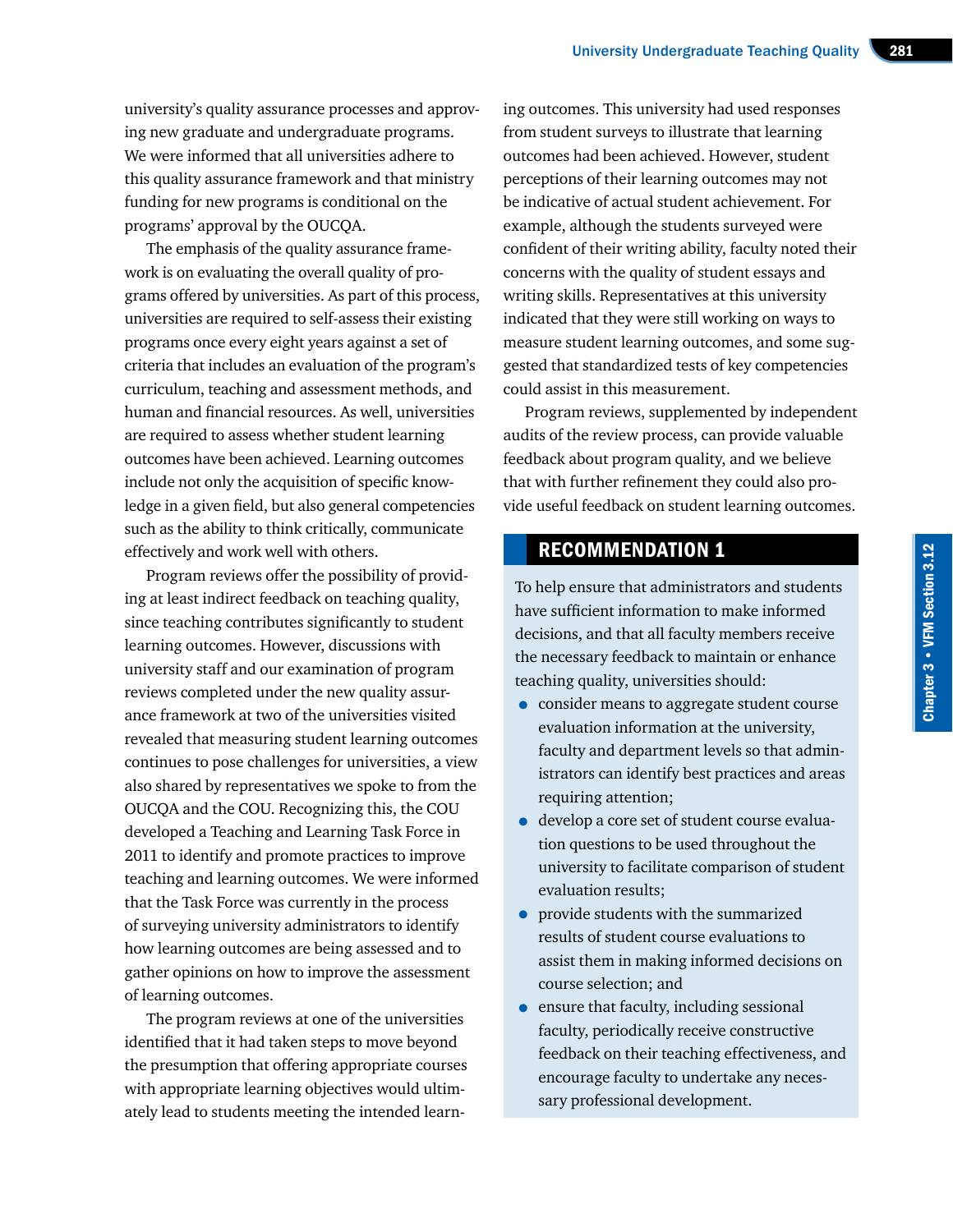#### SUMMARY OF UNIVERSITIES' RESPONSES

The universities generally agreed that both university administration and students need sufficient information to make informed decisions and that faculty should receive sufficient feedback to enhance their teaching skills as appropriate. One university notes that it is already well-advanced in the implementation of the recommendations, which it expects will strengthen both the quality of post-secondary education and its accountability.

Another university stated that it is already in the process of implementing an online course evaluation framework that utilizes common university-wide questions that will be answered by all students to ensure consistency and enable aggregation and comparability. In addition, once implemented, the new system will further enhance student access to the results of course evaluations and will facilitate constructive, comparative feedback for instructors and administrators. This university is also committed to ensuring that all sessional instructors periodically receive constructive feedback on their teaching effectiveness.

The third university noted that it was interested in developing a core set of student course evaluation questions that could be used throughout the university. As well, the university understands the use and value of aggregate data and providing students with the results of such evaluations. However, to accomplish this, the university will need to work with its faculty association through the collective bargaining process.

## TENURE AND PROMOTION OF FACULTY

Faculty members referred to as tenured have met a university's probationary requirements pertaining to teaching, research and other service to the

university. Tenure-stream faculty are the traditional means by which universities are staffed and represent the largest group of full-time-equivalent faculty at all three universities visited. Their responsibilities generally consist of 40% teaching, 40% research and 20% other service (such as participating on committees and performing other administrative duties). At the universities visited, faculty members who achieved tenure were generally awarded the rank of associate professor. Once faculty members receive tenure, it is very difficult for the university to terminate them for performance concerns, although, as in any job, their further progress depends on their ongoing performance. Summaries of tenure applications over the last three years revealed that the three universities granted tenure to 95%, 96% and 100% of the applicants, respectively. We were advised that competition for tenure-stream positions results in numerous well-qualified candidates applying for tenure positions, and therefore high success rates are to be expected.

During their probationary period, tenure-stream faculty members must demonstrate sufficient competence in both teaching and research. At the three universities visited, the probationary period was five to six years. Two of the universities also had interim review processes during the probationary period to assess and provide feedback on the faculty member's progress. At the conclusion of the probationary period, faculty members at all three universities are to prepare documentation with respect to teaching and research, among other achievements, in support of their application for tenure.

While the method of reviewing applications for tenure and promotion differed at the three universities visited, all three included the review of tenure and promotion applications by multiple committees, and approval by the university's academic vice-president and/or president. Information at the disposal of these committees concerning teaching included a teaching dossier that typically contained a description of the individual's teaching philosophy, course development work, sample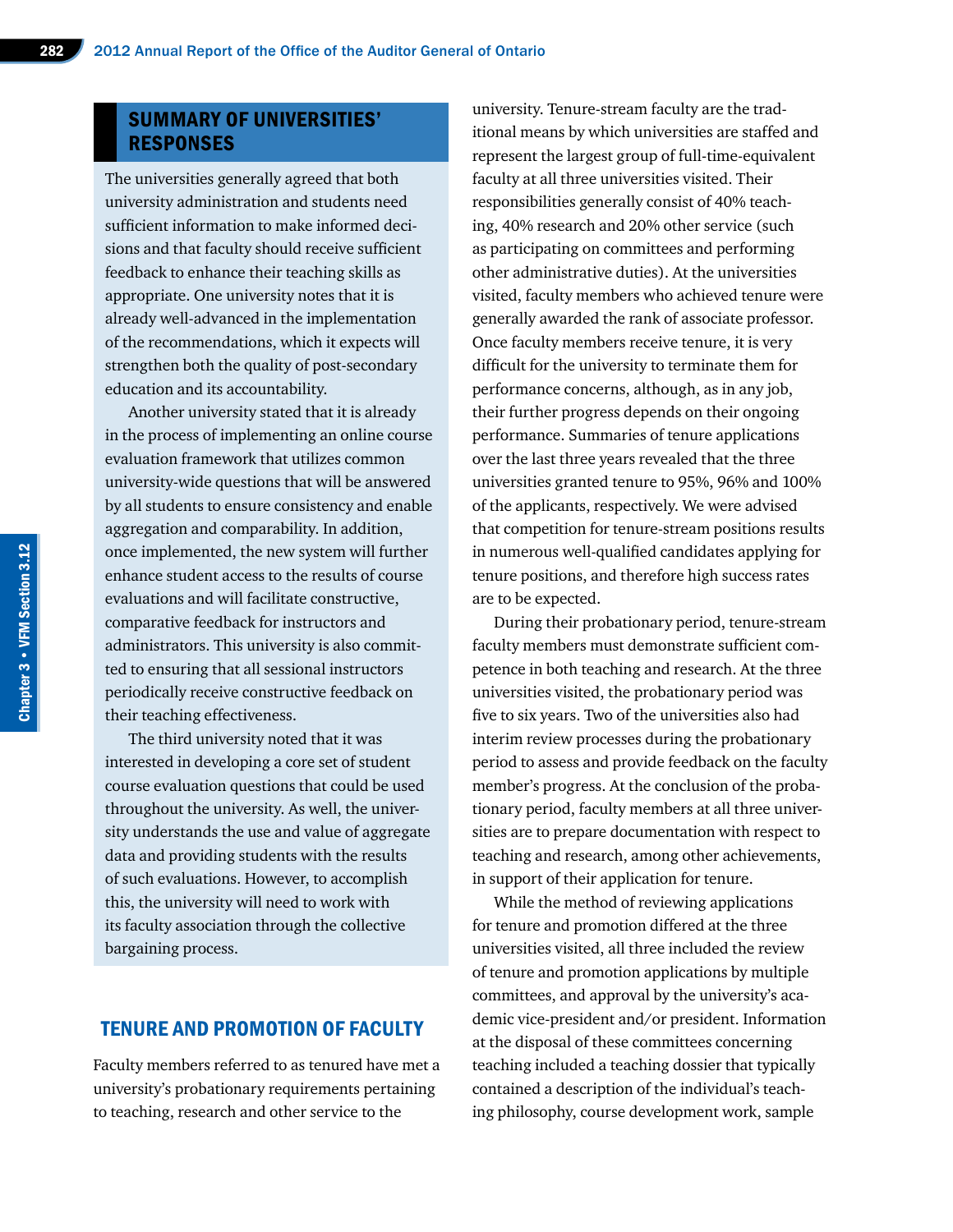assignments, letters from students, letters from colleagues, and relevant honours and awards. The summarized results of student evaluations were also typically available to the committees.

Our review of the tenure and promotion processes at all three universities revealed that, while it was evident what information on teaching performance was being provided for the committees' consideration, it was unclear to what degree this information factored into the committees' decisions. We also noted that even though all three universities appraise full-time faculty members' performance annually, the appraisals were not used to inform tenure and promotion decisions at one university, and at the other two universities it was unclear whether they were used.

We reviewed a sample of tenure and promotion cases at the three universities in detail. At one university, while it was unclear to what degree different sources of information factored into tenure and promotion decisions, the documentation submitted on teaching quality was generally positive and supported committee decisions. We noted from this university's record of tenure decisions over the last three years that 94% of faculty had achieved tenure on the basis of a combination of excellent research and competent teaching, and only one faculty member had received tenure on the basis of excellent teaching and competent research. While research is important to the quality of education provided by a university and to its reputation, faculty seeking tenure might not be sufficiently motivated to pursue excellence in their teaching if they believe such results to be indicative of the relative value placed on teaching in tenure decisions.

At another university, we were told that student course evaluations were heavily relied on for tenure and promotion decisions. However, these were not available for our review because of restrictions in the university's collective agreement. While we did not have access to actual student evaluation results, a score was generally recorded in the documentation made available to us. In the decisions that were available for our review, the majority of evaluations were positive. However, we could not check the actual student evaluations to verify the accuracy of such information.

At this same university, although peer evaluations were solicited for tenure and promotion decisions, generally such evaluations did not include an in-class evaluation of the prospective candidate's instruction as was done at one of the other universities visited. The information that we could review at this university did not identify significant concerns about teaching quality in tenure and promotion decisions—although, as previously noted, one decision to defer tenure was overturned on appeal because the administration did not have sufficient information to demonstrate that the faculty member's teaching performance was significantly below average. At this university we were able to review documentation relating only to the 2011 tenure and promotion decisions. This was due to the collective agreement, which required all materials relating to the tenure and promotion process to be destroyed immediately after a decision is reached unless an appeal or grievance is lodged. Therefore, the university could not demonstrate that a sound process had been followed in reaching any previous decisions.

The tenure and promotion decisions that we reviewed at the remaining university included examples where faculty members who received student evaluation scores below the average for their faculty were granted tenure and/or promotion to full professor. In each of these cases, the administration noted that the faculty member's research was highly rated. These cases included one where, in the two years leading up to tenure, students rated the faculty member's performance well below average. The administration had on several occasions suggested the faculty member seek out opportunities to improve teaching performance. We observed that, unlike one of the other universities we visited, this university's agreement with its faculty did not give it the option to defer decisions on tenure once the application was under review. A negative decision leads to the faculty member's termination. This was of concern, as we noted a number of examples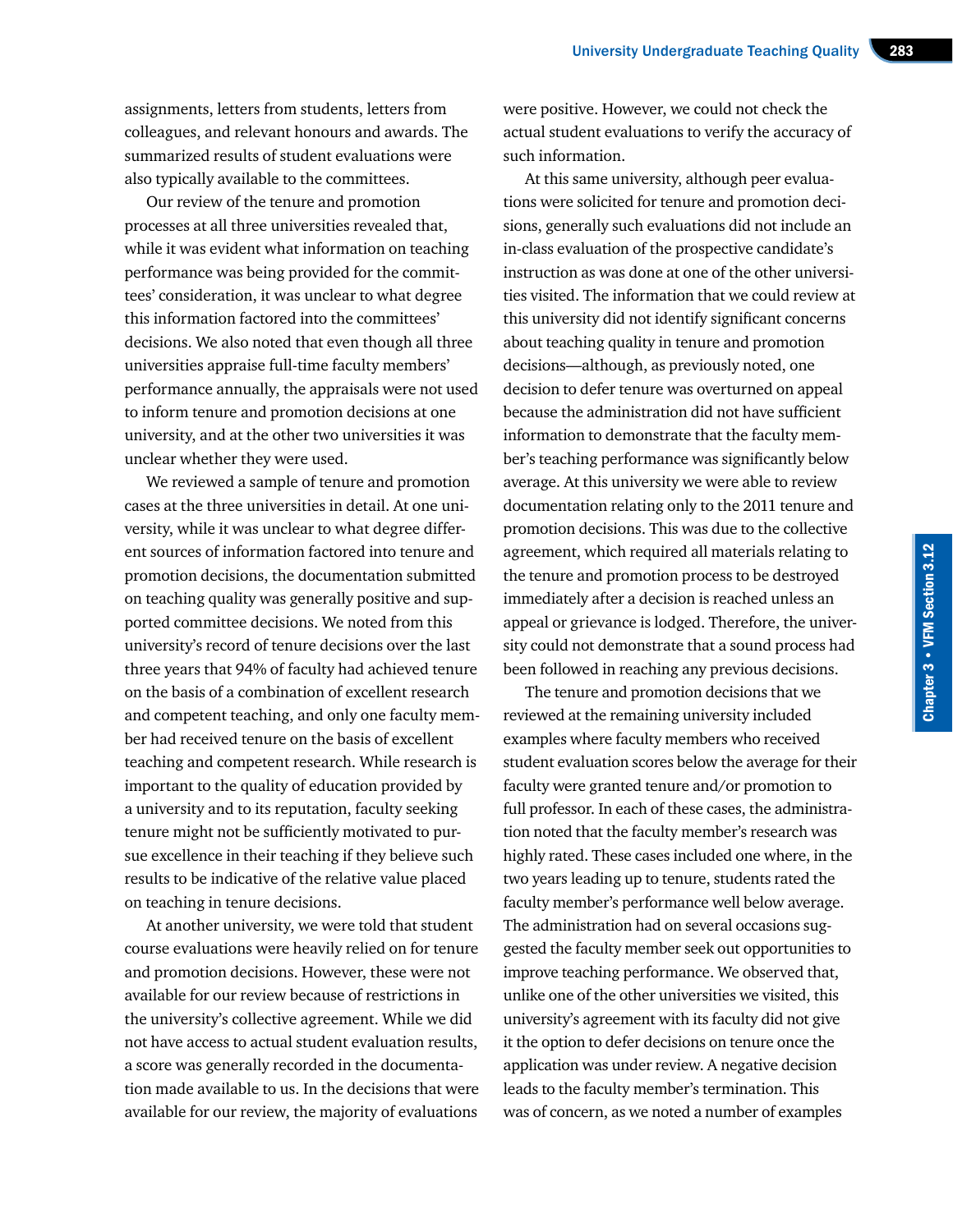where, after the granting of tenure or promotion, student evaluation results declined or did not improve substantially. In some circumstances, allowing the deferral of tenure decisions could give candidates for tenure an incentive to improve their teaching and the additional time to take formal training.

# RECOMMENDATION 2

To help ensure that tenure and promotion decisions and the underlying documentation appropriately reflect the relative importance of a professor's teaching ability, the universities should:

- ensure that all relevant information on teaching performance is made available to tenure and promotion committees and that all documentation supporting their recommendations is retained for an appropriate period of time; and
- explore means to ensure that tenure and promotion processes clearly reflect the relative importance teaching ability has with respect to such decisions.

#### SUMMARY OF UNIVERSITIES' RESPONSES

The universities supported this recommendation and indicated they strongly value their professors' teaching abilities. One university added that it will review its policies and processes to explore means to provide as much information as possible with regard to teaching and other duties and responsibilities in order to further strengthen existing tenure and promotion processes. Another university noted that its current policies address this recommendation, and it will endeavour to strengthen these policies even further. As well, the university noted that it will enhance the communication and training for academic administrators and members of tenure and promotion committees and put in place more specific guidelines for the retention of related documentation.

## TRAINING AND PROFESSIONAL DEVELOPMENT

Ontario universities in general do not require faculty members to have formal training in teaching like elementary and secondary school teachers, who are required, at a minimum, to take a oneyear program of teacher education. In addition, the three universities we visited did not require faculty members to undertake periodic professional development related to teaching. Nevertheless, most administrators and faculty members we spoke to at all three universities felt that some formal training was beneficial to being an effective university teacher.

Research we reviewed on other jurisdictions identified that initial training of university instructors is now common in several countries, including the United Kingdom. Some institutions in these countries can require 120 to 500 hours of teacher training. In some cases, the completion of this training factors into tenure and promotion decisions. As well, a study done at 22 universities in eight countries found that students judged that professors who had received training in teaching had improved in areas such as enthusiasm, organizational ability and rapport with students.

According to aggregate student course evaluation results at one of the universities we visited, its Faculty of Education consistently outperformed all other faculties by a significant margin in terms of overall professor ratings. Although the university had not formally identified the reasons for this difference, we were informed that virtually all members of this faculty had formal training in how to teach.

At all three universities visited, our review of faculty performance appraisals revealed examples where there was room for improvement in teaching performance, but we did not see evidence that the administration provided specific guidance to faculty or that faculty subsequently sought out assistance. We noted that, while one university had a good initiative to identify and review the bottom 10% of faculty members based on student evaluation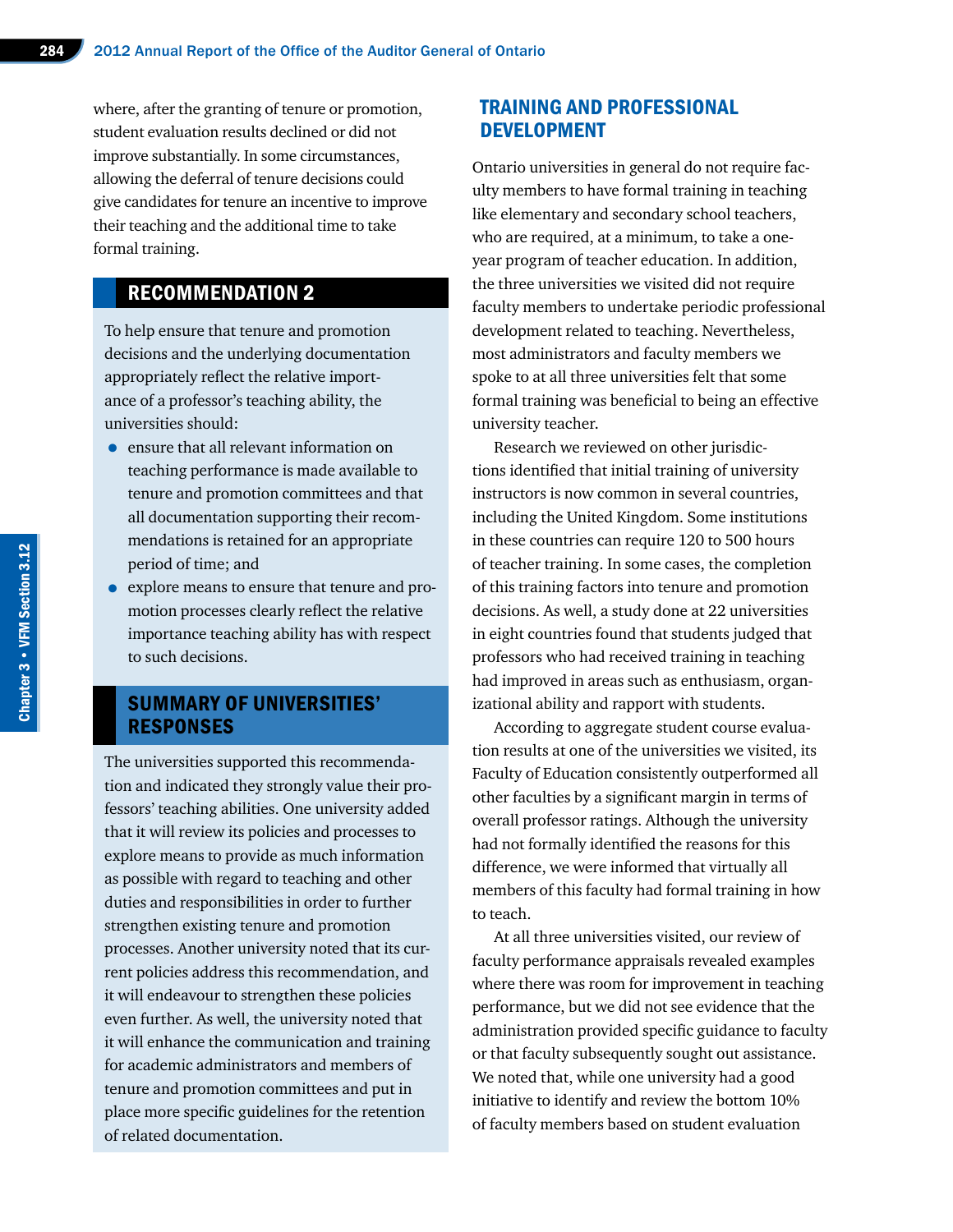results, the review and any recommended actions were informal. Consequently, it was unclear who the administration determined needed assistance and whether recommendations to obtain assistance were made.

We observed that the three universities visited had teaching and learning centres to support, promote and advance the quality of teaching at their institutions. We also noted that among the services provided at all three of these teaching and learning centres were one-on-one consultations and a variety of teaching workshops open to all faculty members. The faculty members we spoke to at all three universities generally had a positive opinion of the quality of services offered by these teaching and learning centres. However, the available attendance records at the centres (attendance records are not maintained for all services provided) indicate that average attendance in teaching workshops per faculty member was less than two hours annually at one of the three universities and, at the other two universities, less than one hour per year.

All three universities offered orientation to newly hired faculty that included topics related to teaching. We observed that at one of the universities, in addition to a one-day general orientation provided to all new employees, orientation aimed specifically at new faculty was just four hours in length. Attendance records indicate that it was attended by less than 25% of new hires in 2011. We observed that the other two universities offered far more extensive orientation, providing programming over a full week that covered topics such as how to manage the classroom, engage students, design assignments, use technology in the classroom, and plan and maintain courses. At one of these universities, the orientation sessions were open to all instructors, including sessional staff, but we were unable to accurately estimate attendance. At the other university, in which attendance was mandatory, we observed that attendance exceeded 80% of new full-time staff. However, this orientation was not open to sessional instructors; a separate one-day voluntary orientation was provided to them, attended by 60% of new sessional staff.

We noted that the teaching and learning centres at all three universities offered comprehensive training to students serving in a teaching capacity, including programs that provide a teaching certificate upon completion. These programs varied in length, with the longest certificate programs at each university requiring participation in eight to 16 workshops over approximately one to two years. Similar programs were generally not in place for faculty members at the universities, although one university informed us that it had recently opened its certificate program to all faculty members, and another offered a program that awarded a certificate to faculty who had completed at least six teaching workshops.

## RECOMMENDATION 3

To help ensure that all faculty members provide effective classroom instruction, universities should work with faculty to encourage greater participation in professional development activities and implement procedures to ensure that faculty who would benefit from additional teacher training are formally encouraged to participate in these activities.

#### SUMMARY OF UNIVERSITIES' RESPONSES

The universities generally concurred with this recommendation and noted they will continue to emphasize the importance of ongoing development of teaching expertise for all instructors through their teaching and learning centres. One university further noted that it would put in place a mechanism by which those instructors who require additional teaching support are identified and encouraged to engage in suitable professional development. Another university agreed with the importance of effective classroom instruction and will work with its faculty association and faculty to pursue strategies to encourage greater participation in teachingspecific professional development, particularly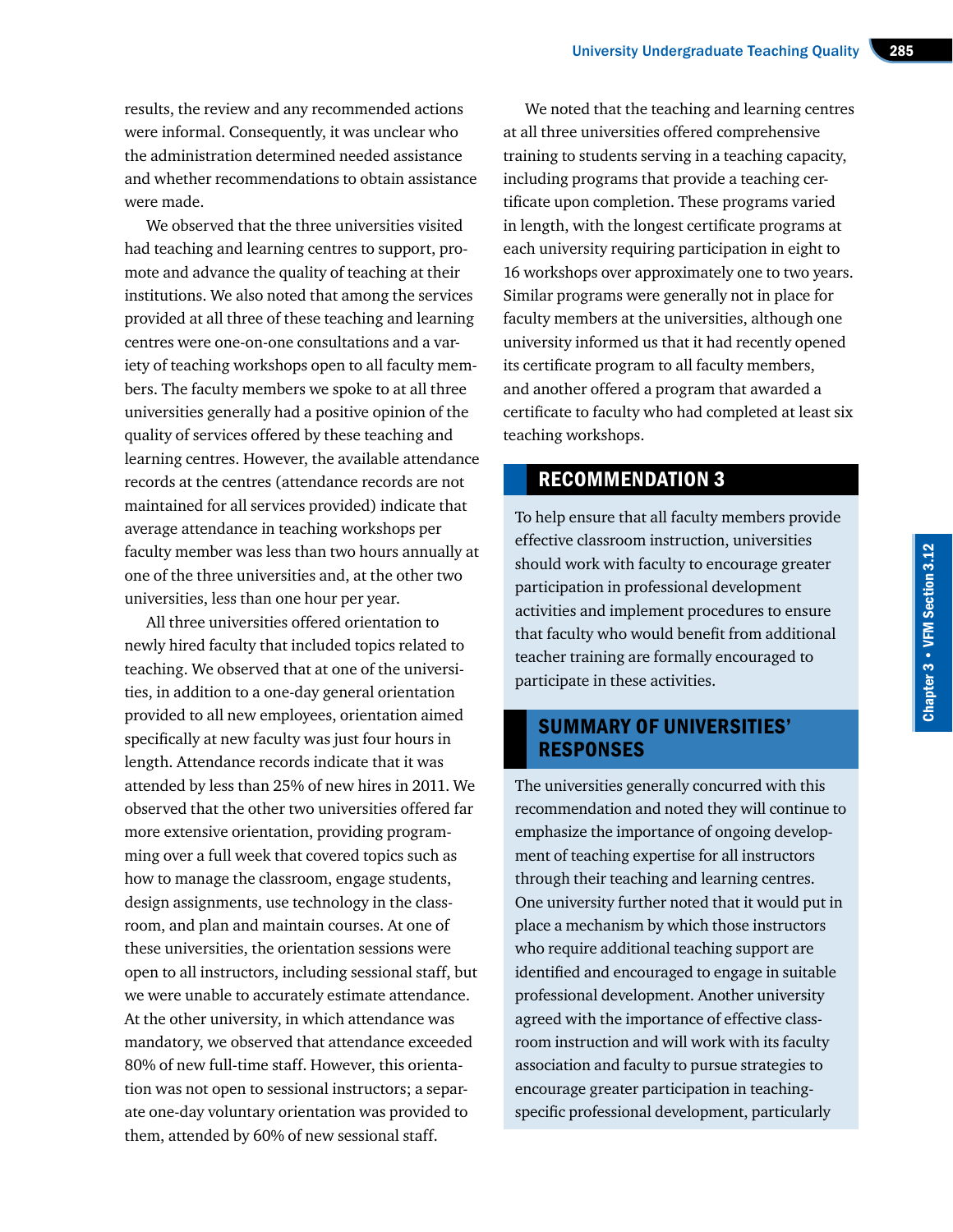for those faculty members who stand to benefit from such training. In support of its commitment to strong teaching and learning, this university created a new position—Vice Provost of Teaching and Learning—and enhanced the role of its Centre for Pedagogical Innovation in order to highlight the importance of pedagogy, teaching and learning. This university also noted that it would review its processes to further encourage staff to undertake any necessary professional development.

#### FACULTY COST AND WORKLOAD

Total operating revenue for Ontario universities amounted to almost \$7.5 billion in the 2010/11 fiscal year, with the Ministry's operating grants accounting for a significant portion of this amount. Over the last 10 years, ministry assistance to universities has almost doubled, increasing from \$1.7 billion (2000/01) to \$3.3 billion (2010/11). After adjusting for the effects of inflation, this amounts to a 57% increase, which compares to a 54% increase in enrolment, from 253,000 to 390,000 students. While ministry funding to Ontario universities has increased significantly over the past decade, according to COU analysis Ontario universities receive less government funding per student than universities in any other Canadian province. Even when tuition is considered, ministry and COU analyses show that Ontario universities rank at or near the bottom of all Canadian universities with respect to revenue received per full-time-equivalent student.

Expenditures on the salaries of faculty holding an academic rank, such as tenure- and teachingstream staff, increased from \$1.05 billion to \$2.1 billion between 2000/01 and 2010/11, an increase of about 60% over and above inflation. Over this same period, the number of full-time faculty increased by 25%, from about 12,000 to 15,000. Since student enrolment has outpaced

the growth in the number of full-time faculty, the student-to-faculty ratio has increased. According to a recent sector publication, the average salary of Ontario's full-time faculty is 6% higher than the average for all Canadian provinces and the highest in Canada.

Estimates of the ratio of full-time-equivalent students to full-time faculty in Ontario suggest that it increased from 17 students per faculty member in 1988 to 25 students per faculty member in 2008. A recent estimate prepared by the COU noted that, in 2008/09, if all other instructional and academic staff were included, the student-to-faculty ratio would still be about 20 students per faculty member, the highest of all Canadian provinces.

An increase in the average number of students per faculty member typically results in an increase in average class size. While some studies indicate that factors such as the skill of the instructor and the teaching methods used can compensate for larger classes, many studies on the impact of class size suggest that large classes pose challenges to providing effective instruction, which may in turn impact student learning outcomes. Such challenges include less student interaction with faculty, and difficulties in maintaining the students' attention and motivation. In a recent Ontario Confederation of University Faculty Associations survey of faculty members at Ontario universities, 63% noted that average class size had increased in the last five years, and most respondents expressed concern over the increase. Those surveyed noted that the top three changes they had made to their teaching approach in response to an increased workload were to reduce one-on-one time with students outside the classroom, to give more multiple-choice tests and to give fewer writing assignments.

Data we saw at two of the universities we visited demonstrated that their undergraduate class sizes had increased. Although administrators at one of these universities had concerns about the accuracy of their data, the other university calculated that average class size had increased by 20% over the last 10 years. The third university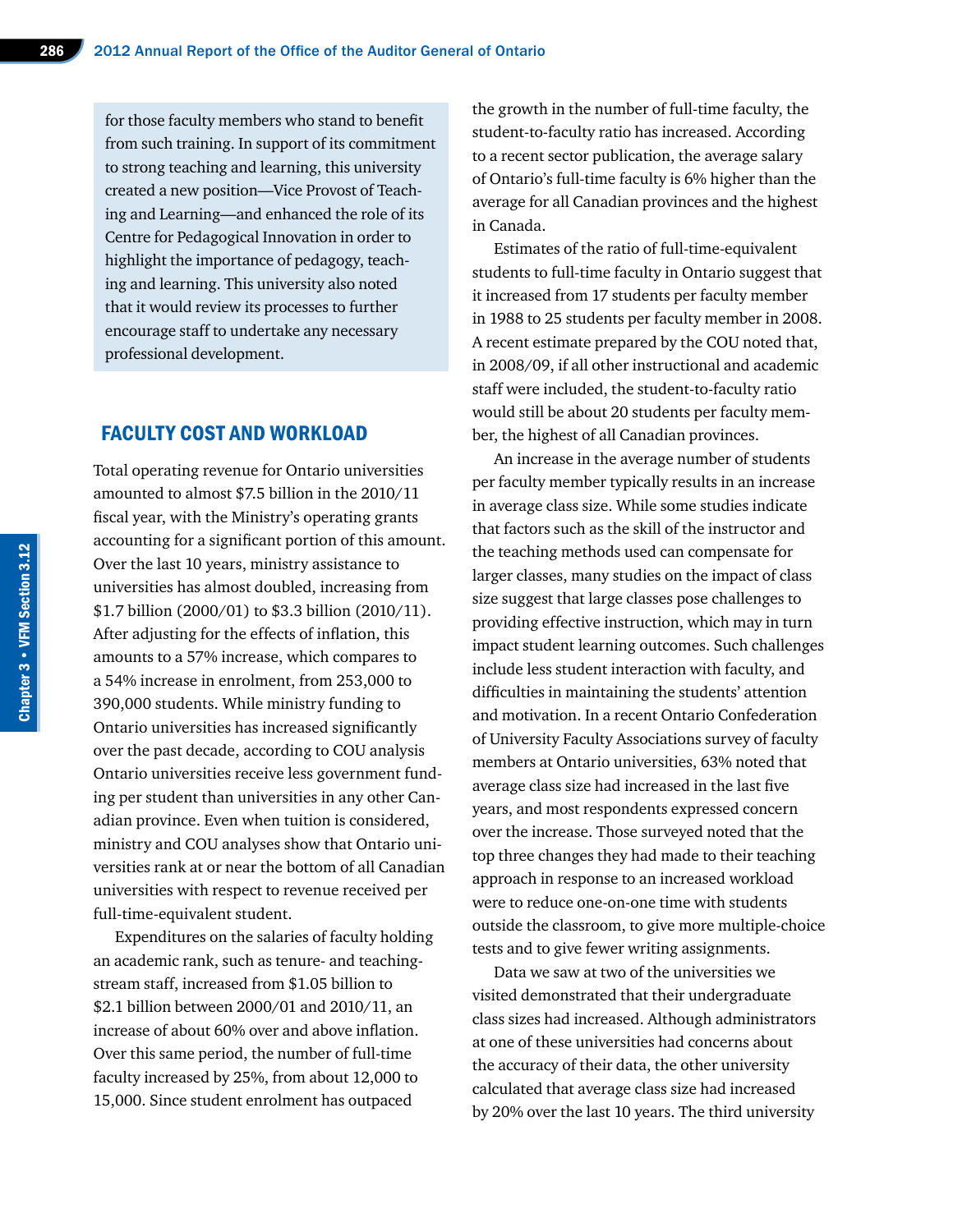had not calculated average class size but did have class-size distribution data for select faculties. For these faculties, more than 75% of available firstyear classroom spaces were in classes of over 100 students. In addition, we observed that, although the full-time-equivalent student enrolment at this university increased by 50% between 1998 and 2010, the number of full-time faculty had remained essentially unchanged.

Research suggests that even though larger class sizes have increased faculty workloads for each course taught, the number of courses taught by tenure-stream faculty has declined in the last 20 years from a norm of 3 full courses in previous years. At all three universities we visited, the expected teaching load was generally 2 full courses per year for tenure-stream faculty. The workload for a typical course consists of three hours of classroom instruction per week for eight months, as well as time spent on course preparation, office hours to address student questions and time to mark tests. We were able to obtain sufficient information from some of the faculties or departments that we focused on to gain some insight into actual teaching loads. At two of the universities we visited, the actual teaching load in the departments reviewed that had such information was 1.4 courses per faculty member per year (although teaching-load calculations do not necessarily include the supervision of graduate students, which, for some professors, can be a significant responsibility). At the remaining university, administrators estimated that the annual teaching load for tenure-stream faculty throughout the university averaged between 1.5 and 1.75 courses per year. Although the expected teaching load at all three universities was generally 2 full courses per year, there were a number of reasons why the actual teaching load differed, including that all three universities offered tenure-stream faculty the opportunity to take a one-year paid leave from the university for every six years worked, primarily to undertake focused research. As well, we were advised that the decline in course workloads over

the last 20 years has also been due to a significant increase in the number of graduate students at some Ontario universities over this period. Professors who supervise graduate-level students typically spend less time teaching specific courses and more time providing one-on-one guidance or teaching small groups.

The teaching load for tenure-stream faculty is also significantly affected by their research responsibilities. As previously noted, tenure-stream faculty are typically expected to devote about 40% of their time to research. We noted that all three universities we visited also employed full-time or contract faculty considered as teaching staff, whose primary responsibility is to teach and who accounted for between about 5% and 20% of full-time-equivalent faculty. The expected teaching load for teachingstream faculty ranged from 3+ to 4 full courses per year. As well, with information supplied to us by the universities, we calculated that the average salary of teaching-stream faculty for the three universities ranged from \$74,000 to \$100,000 annually, whereas the average tenure-stream faculty salary ranged from \$118,000 to \$135,000.

At the two universities we visited that employed the highest percentage of teaching-stream faculty, those we spoke to generally felt that using such staff was a good way to address resource constraints. However, none of the three universities visited had undertaken any documented analysis to determine whether they were using the right proportion of teaching-stream staff. As well, concern was raised at all three universities that having too many teaching-stream faculty on staff can affect the university's ability to conduct leading-edge research, which is generally acknowledged as being a secondary, if not the primary, mandate of a university. This could eventually have an impact on teaching quality if faculty do not keep up to date.

The available performance and promotion information at two of the universities suggests that the quality of teaching provided by teachingstream faculty is as effective as that provided by tenure-stream faculty. A recent study on teaching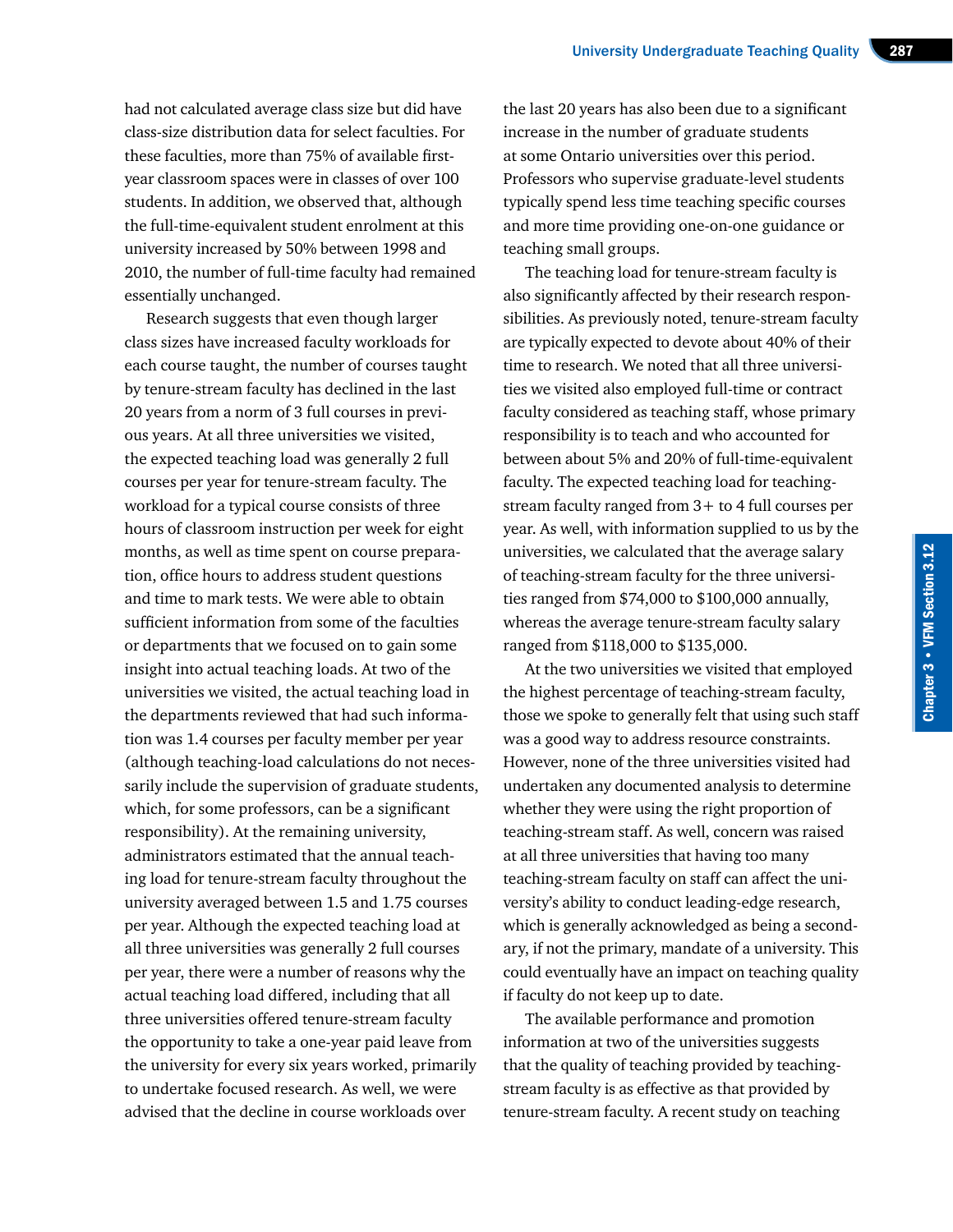staff concluded that a reasonable inference can be made that there is a positive relationship between the presence of teaching faculty and the quality of the student learning experience. At one university, teaching-stream faculty had to undergo a probationary period similar to tenure-stream faculty during which they were required to demonstrate that they were excellent teachers. Conversely, at this same university, few faculty in the tenure stream had received tenure on the basis of excellent teaching; the vast majority of tenure awards were based on a combination of excellent research and competent teaching.

Sessional instructors also provide an opportunity for universities to address resource constraints. At all three universities visited, sessional staff were generally paid less than \$15,000 per full course taught. Figures provided at the three universities we visited show that sessional faculty accounted for between 10% and 24% of the full-time-equivalent staff. However, sessional faculty are responsible for a larger proportion of the teaching at all three universities. For example, we calculated that at the university where sessional faculty accounted for about 10% of full-time-equivalent staff, they were responsible for teaching 25% of the courses.

The administrators we spoke to at all three universities visited indicated that there are circumstances where sessional faculty may be the most qualified to teach a specific course. However, using these faculty is often not an appropriate way to address resource constraints. Among the reasons cited are that sessional faculty often have other employment commitments that take priority and they are usually not as available to students outside the classroom. At the one university that had institution-wide data, our analysis of student evaluation results identified that although students were generally satisfied with the performance of sessional faculty, teaching-stream and tenurestream faculty on average tended to perform better than their sessional counterparts.

## RECOMMENDATION 4

To enhance their understanding of the impact that use of various teaching resources has on teaching quality and student outcomes, universities should:

- assess the impact of class size on teaching quality and study how best to address the challenges posed by large classes; and
- weigh the impact of using teaching and sessional faculty and the extent to which they can best be used to address resource constraints.

#### SUMMARY OF UNIVERSITIES' RESPONSES

The universities agreed that teaching quality can have an effect on student outcomes. One university noted that it will undertake an assessment of the impact of class size on teaching quality and of how best to address any challenges posed by large classes. As well, the university would continue to weigh carefully the impact of sessional faculty and the ways in which they can be fairly and effectively used to help the university's students. Another university stated that it would continue to use existing research and data in this area to explore means to measure the impact of various teaching resources on teaching quality and learning outcomes and will take action where opportunities are found to improve student outcomes.

#### PERFORMANCE MEASUREMENT AND REPORTING BY THE MINISTRY

In May 2011, the Ministry announced a new strategy for post-secondary education. The Ministry's ultimate goal is for 70% of Ontario's population to hold post-secondary education credentials by 2020 that will prepare them for the workforce of the future.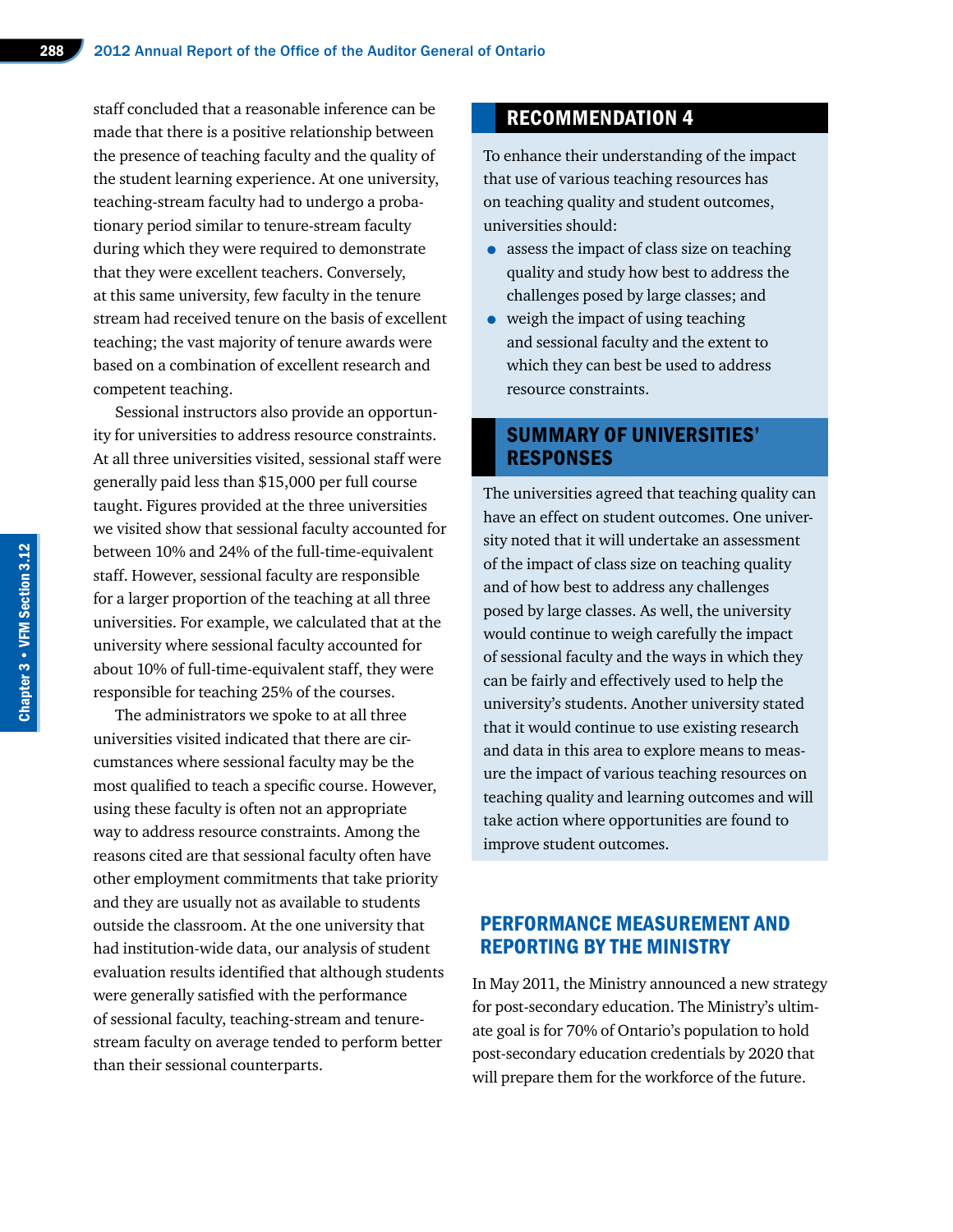The Ministry expects that 70% of new jobs will require education and training beyond high school.

In 2011, the Ministry reported that 64% of Ontarians aged 25 to 64 had post-secondary credentials, a notable increase from 56% in 2002. To further increase the number of post-secondary graduates, the province has pursued a growth strategy that has resulted in a more than 50% increase in the number of university students over the last 10 years, from approximately 250,000 fulltime-equivalent students in 2000/01 to 390,000 in 2010/11. In addition, as part of its May 2011 plan, the Ministry has committed to funding an additional 40,000 university spaces by 2015/16.

Working with students, faculty and postsecondary institutions to identify and measure the essential elements of teaching excellence to ensure that teaching is improved is another key goal of the Ministry's strategy. While the Ministry has committed significant financial resources to support increased enrolment in Ontario's universities, a significant portion of faculty surveyed recently by the Ontario Confederation of University Faculty Associations believed that the quality of undergraduate education had declined over the previous five years. The Higher Education Quality Council of Ontario (HEQCO) and the Commission on the Reform of Ontario's Public Service (Drummond report) have expressed similar concerns that the quality of education at Ontario universities has diminished, for reasons including increased class sizes and the use of more sessional instructors. The quality and effectiveness of teaching can have a considerable impact on student learning outcomes

as well as on the Ministry's ability to achieve its goal to adequately prepare Ontario's workforce for the future.

Although the Ministry currently does not directly assess teaching quality in Ontario universities, it collects information that can assist in the assessment of student outcomes, which are in part dependent on teaching quality. For example, the Ministry surveys university graduates and publishes graduate employment rates by program type and institution for the periods six months and two years after graduation. Although it is not published, a significant amount of additional graduate employment information is also collected from these surveys, such as whether graduates are employed full time and the annual salary of graduates.

Many university staff and administrators we spoke to felt that graduate employment outcomes can be used in combination with other indicators to provide insight into teaching quality. In addition, the Ontario Undergraduate Student Alliance as well as the students we spoke to at the universities we visited said that students want additional information on graduate employment outcomes to assist them with choosing a university and program of study that could help them get a good job when they finish university.

Chapter 3 • VFM Section 3.12

Chapter 3 . VFM Section 3.12

The latest survey of 2008 graduates highlighted that more than 90% of graduates are employed two years after graduation. However, our calculations, shown in Figure 1, indicate that a significantly smaller percentage are employed full-time in a job that is somewhat or closely related to the skills acquired in their studies. Employment outside one's

Figure 1: Employment Situation of Ontario's 2008 University Graduation Class (%) Source of data: Ministry of Training, Colleges and Universities

|                                                                       | <b>Universities Visited</b> |    |                | <b>All Ontario</b>  |
|-----------------------------------------------------------------------|-----------------------------|----|----------------|---------------------|
| <b>Graduates Two Years after Graduation</b>                           |                             |    |                | <b>Universities</b> |
| Employed                                                              | 91                          | 95 | 94             | 94                  |
| Employed full-time*                                                   | 77                          | 81 | $\prime\prime$ |                     |
| Employed full-time in a job related to skills acquired in university* | 61                          | 73 | 62             | 65                  |

\* unpublished (calculated)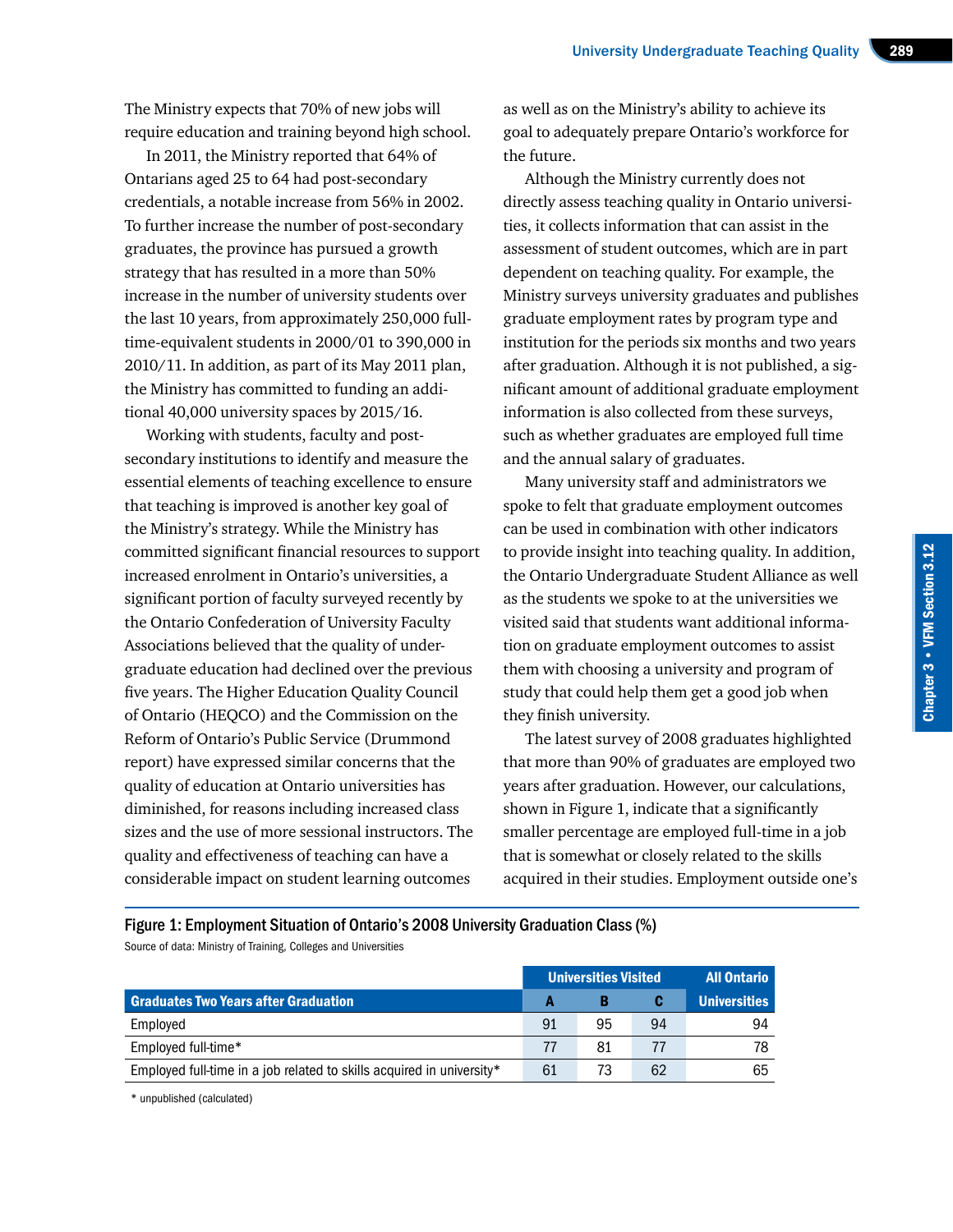original field of study may very well be rewarding for many graduates; nevertheless, undergraduate students in the process of considering their career options would still find it beneficial to know what the actual employment outcomes for graduates are. As well, by our calculations, only 59% of graduates surveyed across Ontario indicated that they were employed in a full-time job that required at least some university education.

Other jurisdictions publish information on graduate outcomes that is significantly more comprehensive than that published in Ontario. In particular, students in British Columbia are surveyed about their status two and five years after graduation, and the results are reported by survey year, discipline and institution. The surveys' goals are to address university accountability, gather relevant data for program evaluation and planning, and provide students with information to help them make informed decisions. In addition to employment outcomes, the B.C. reports include graduates' opinions on the usefulness of skills acquired in the program of study to their functioning in their jobs, the quality of instruction and learning outcomes. For example, graduates are asked their views on how their university program helped develop skills such as written and oral communication, reading and comprehension, group collaboration and critical analysis. One of the universities we visited stated that it has agreed to participate in a new survey of graduates that is modelled after the B.C. survey.

In 2005, the Ministry created the Higher Education Quality Council of Ontario (HEQCO) to generate evidence-based research to assist in improving the post-secondary education system. Since HEQCO was established, it has published many research papers that have a bearing on teaching quality. Topics covered include the approaches taken to deal with the challenges of large classes, the use of teaching-stream faculty to address increased enrolment, and the validity of student course evaluations as an effective measure of teaching quality. At the time of our audit, HEQCO was

in the process of developing a set of performance indicators including measures to monitor, evaluate and improve the quality of education in Ontario's post-secondary education system.

#### RECOMMENDATION 5

To assist students in making informed decisions on university and program selection and to help achieve its goal of adequately preparing Ontario students for the future workforce, the Ministry of Training, Colleges and Universities should:

- collect and make public sufficient information on student outcomes, including information on graduate employment outcomes and students' satisfaction with the quality of their education; and
- work with the university sector to support the development of meaningful measures for student learning outcomes as a way to maintain teaching quality.

#### MINISTRY RESPONSE

The Ministry supports the Auditor General's recommendation and agrees that assessing teaching quality in the university sector is not easily quantifiable and is difficult to measure.

The Ministry currently publishes student outcome data, including graduation and employment rates for university graduates, and it is committed to making public additional information that it has collected on graduate employment outcomes.

As well, the Ministry is currently working with universities to implement an Ontario Education Number that will improve collection of student-level data, and the Ministry will consider utilizing performance-reporting mechanisms already in place with universities to collect additional information relating to teaching quality.